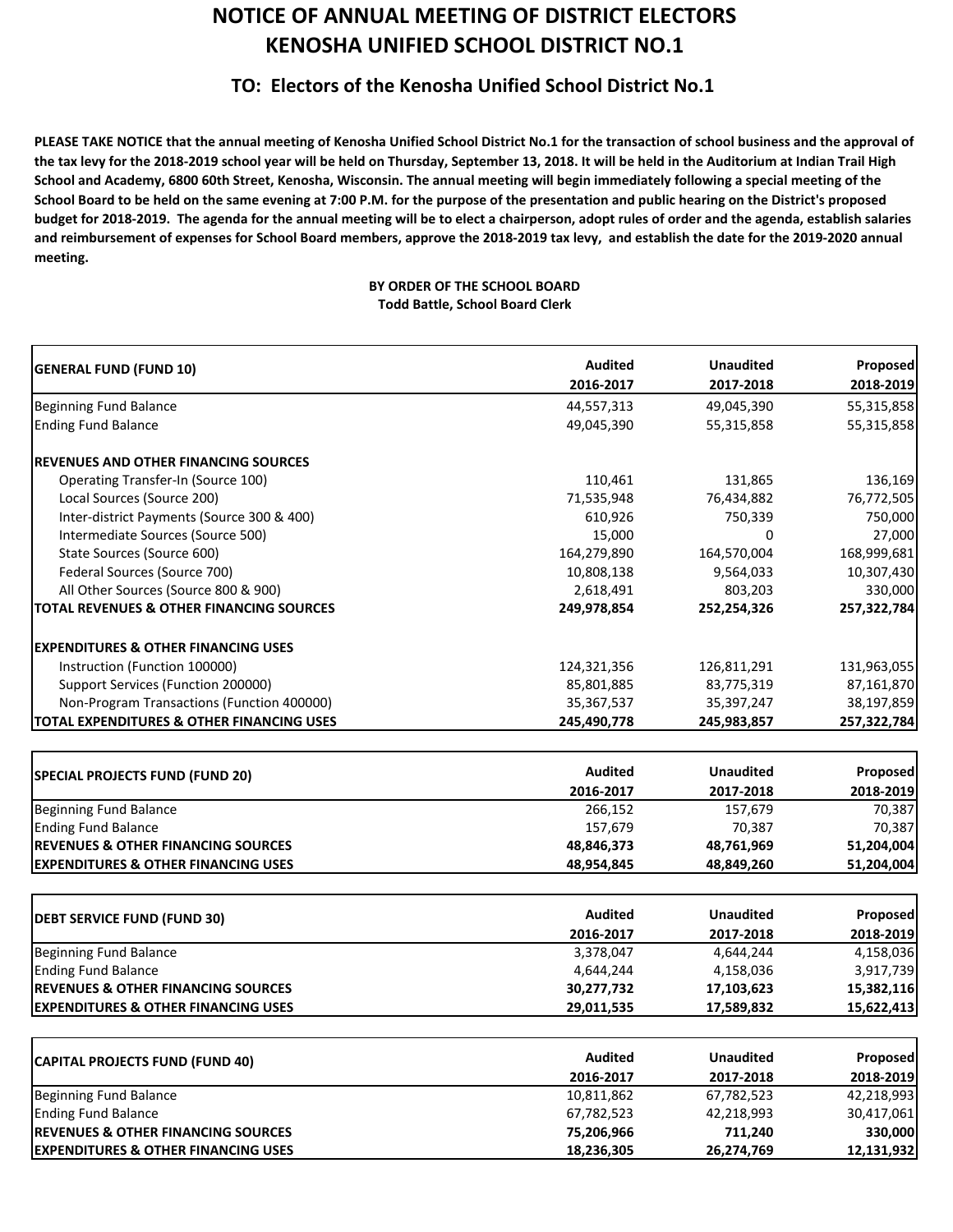| <b>FOOD SERVICE FUND (50)</b>                  | <b>Audited</b> | <b>Unaudited</b> | <b>Proposed</b> |
|------------------------------------------------|----------------|------------------|-----------------|
|                                                | 2016-2017      | 2017-2018        | 2018-2019       |
| Beginning Fund Balance                         | 2,904,665      | 3,169,813        | 3,353,903       |
| <b>Ending Fund Balance</b>                     | 3,169,813      | 3,353,903        | 3,353,903       |
| <b>IREVENUES &amp; OTHER FINANCING SOURCES</b> | 8,682,083      | 8,459,831        | 8,774,371       |
| <b>EXPENDITURES &amp; OTHER FINANCING USES</b> | 8,416,935      | 8,275,740        | 8,774,371       |
| <b>COMMUNITY SERVICES FUND (FUND 80)</b>       | <b>Audited</b> | <b>Unaudited</b> | <b>Proposed</b> |
|                                                | 2016-2017      | 2017-2018        | 2018-2019       |
| Beginning Fund Balance                         | 2,703,263      | 3,011,591        | 3,124,920       |
| <b>Ending Fund Balance</b>                     | 3,011,591      | 3,124,920        | 2,862,017       |
| <b>IREVENUES &amp; OTHER FINANCING SOURCES</b> | 1,712,545      | 1,757,257        | 1,544,387       |
| <b>EXPENDITURES &amp; OTHER FINANCING USES</b> | 1,404,217      | 1,643,927        | 1,807,291       |

٦

| TOTAL EXPENDITURES AND OTHER FINANCING USES  |                |                  |                 |  |
|----------------------------------------------|----------------|------------------|-----------------|--|
| <b>ALL FUNDS</b>                             | <b>Audited</b> | <b>Unaudited</b> | <b>Proposed</b> |  |
|                                              | 2016-2017      | 2017-2018        | 2018-2019       |  |
| <b>GROSS TOTAL EXPENDITURES - ALL FUNDS</b>  | 351,514,616    | 348,617,387      | 346,862,795     |  |
| Interfund Transfers (Source 100) - ALL FUNDS | 31,124,530     | 30,644,317       | 33,477,973      |  |
| <b>Refinancing Expenditures (Fund 30)</b>    | 7,544,687      | 947,480          | ΟI              |  |
| <b>INET TOTAL EXPENDITURES - ALL FUNDS</b>   | 312,845,399    | 317,025,589      | 313,384,822     |  |
| <b>IPERCENTAGE CHANGE FROM PRIOR YEAR</b>    | 5.43%          | 1.34%            | $-1.15%$        |  |

| <b>PROPOSED PROPERTY TAX LEVY</b>           |                |                  |                 |
|---------------------------------------------|----------------|------------------|-----------------|
| <b>IFUND</b>                                | <b>Audited</b> | <b>Unaudited</b> | <b>Proposed</b> |
|                                             | 2016-2017      | 2017-2018        | 2018-2019       |
| General Fund                                | 69,282,075     | 73,540,969       | 74,436,905      |
| Referendum Debt Service Fund                | 7,158,149      | 5,223,023        | 8,283,813       |
| Non-Referendum Debt Service Fund            | 9,315,578      | 10,477,856       | 5,903,071       |
| <b>Capital Expansion Fund</b>               | 0              | 0                |                 |
| Community Service Fund                      | 1,500,000      | 1,500,000        | 1,500,000       |
| <b>ITOTAL SCHOOL LEVY</b>                   | 87,255,802     | 90,741,848       | 90,123,789      |
| <b>IPERCENTAGE INCREASE FROM PRIOR YEAR</b> | $-2.36%$       | 4.00%            | $-0.68\%$ *     |

\* Preliminary Estimate

 $\mathbf{r}$ 

Note: Subtotals contain calculated fields and formulas which may result in rounded values